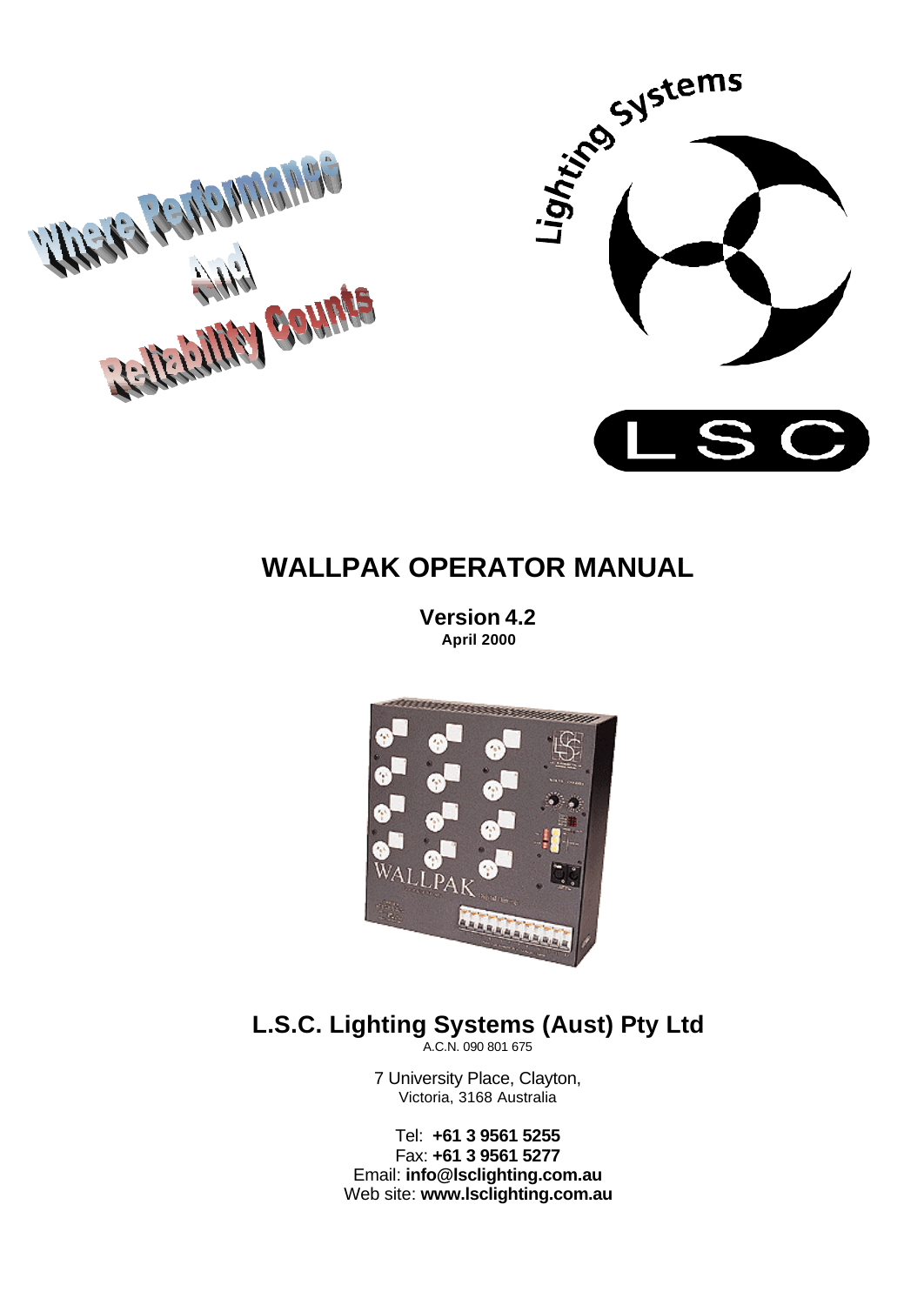# **TABLE OF CONTENTS**

|                                                                                     | 5              |
|-------------------------------------------------------------------------------------|----------------|
|                                                                                     | 5              |
|                                                                                     | 6              |
|                                                                                     | 6              |
|                                                                                     | $\overline{7}$ |
|                                                                                     | 8              |
|                                                                                     |                |
|                                                                                     |                |
|                                                                                     |                |
|                                                                                     |                |
|                                                                                     |                |
|                                                                                     |                |
|                                                                                     |                |
|                                                                                     |                |
|                                                                                     |                |
| 14.0 APPENDIX 1: CONTROL CABLE AND PLUG CONNECTIONS - DMX512 __________ 18          |                |
| 15.0 APPENDIX 2: LED OPERATION & ERROR INDICATORS ______________________________ 19 |                |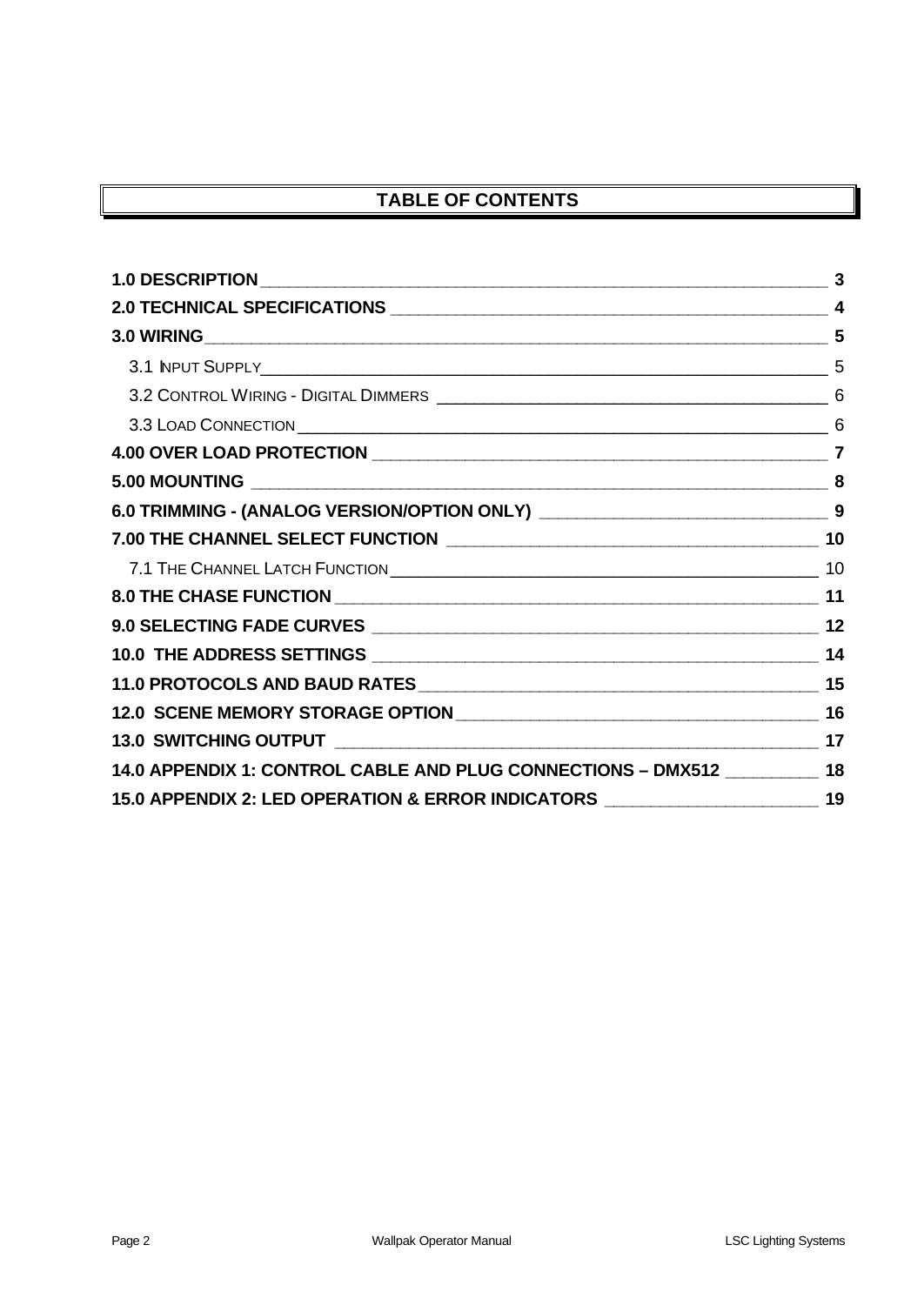# **1.0 DESCRIPTION**

The WALLPAK Dimmers - designed and manufactured in Melbourne, Australia by LSC Lighting Systems - provides either 12 channels of 10 Amp or 6 channels of 20 Amps. Each channel is protected by a fast acting MCB (Miniature Circuit Breaker). The WALLPAK Dimmer incorporates *Current Control Technology* to minimise any nuisance tripping from high inrush currents.

The WALLPAK Dimmer offers 6 different dimmer response curves per phase. These can be selected by the user via dip switches mounted on the front panel. See Section 9 Page 8 for further information.

The WALLPAK Dimmer accepts a multiplexed Digital control signal

The DMX512 start address is set by three easy to read rotary switches which allow a discrete address to be set between 001 and 512.

The unique construction of the WALLPAK Dimmer means that it is ideal for use permanent installations.

Useful features include the ability to bring up any single channel or all 12 channels, for testing or for focusing, in 10% increments between 0 and Full without connecting a control desk. The "channel latch" function enables a scene to be set up, again without using a desk, for static display, preheat or emergency back-up.

An LED Output Display provides a mimic of channels currently in operation and also indicates a tripped MCB or phase failure.

Two LEDs give a real time indication of rack and DMX error status.

Three in-built chase patterns are also available.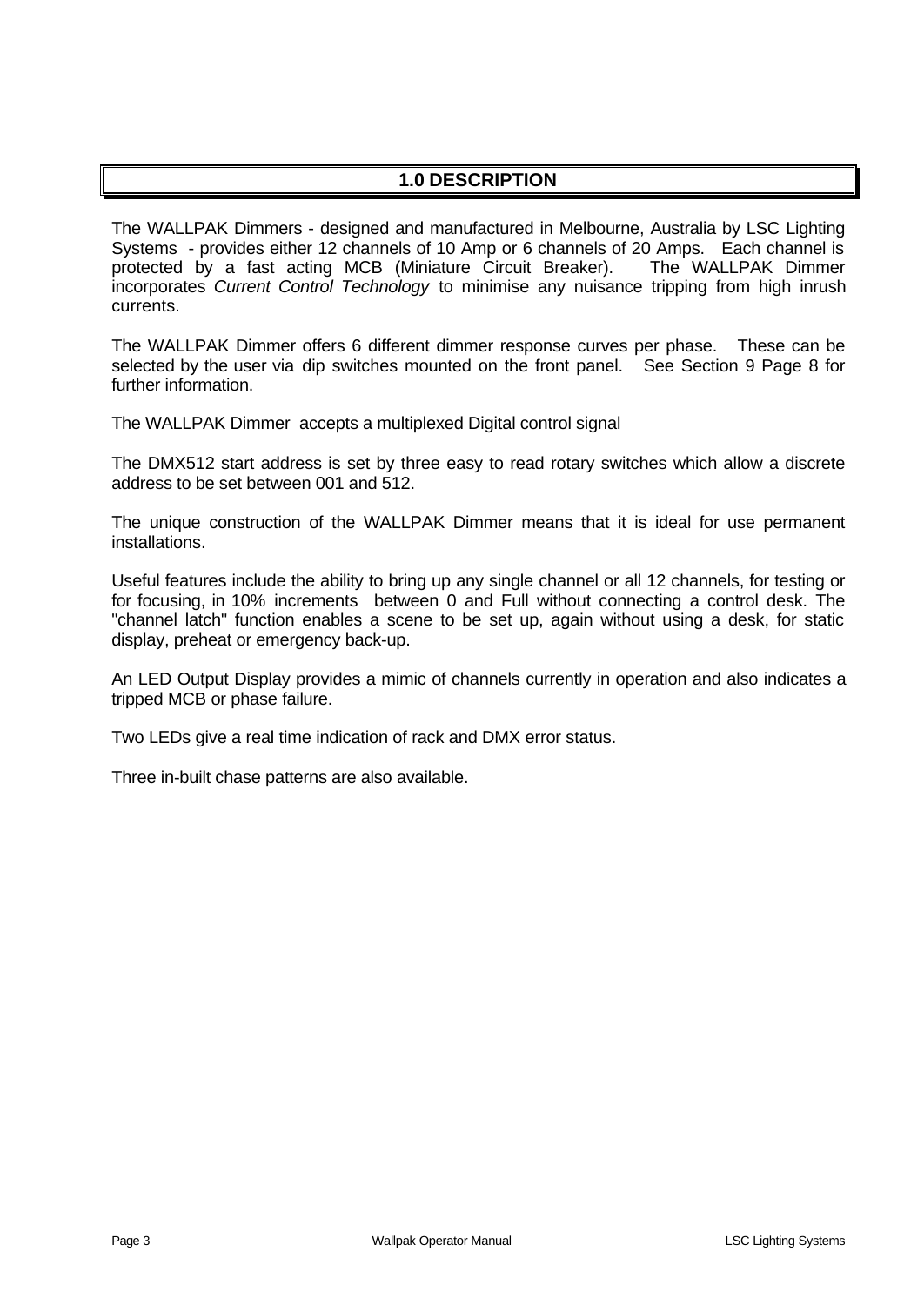# **2.0 TECHNICAL SPECIFICATIONS**

- 12 (6) Channels.
- 10 Amps (20 Amps) Max per Channel.
- Power Supply: nominal three phase 240/415 Volt 50/60Hz, 40 Amp (max.) per phase. The dimmer will also operate on 110/208 Volts 50/60Hz 40 Amps Max . This supply must be fused, isolated and have a full rated neutral.
- Single phase operation is also possible but requires factory modification. Please contact your distributor for details.
- 12 (6) MCBs are fitted to the front panel for channel protection.
- 1 x M205 fuse is fitted internally for control electronics.
- 12 x LED indicators show when channels are being driven, if a MCB has tripped or phase failure.
- LED indicators also indicate the status of the Dimmer and the DMX512 input.
- Channel Select and Rate switches allow testing of any channel at 10% steps between 0 and Full.
- Optional scene memory available that allows a scene to be built with out the need of a desk.
- Chase patterns available without connecting desk to rack.
- 6 User selectable fade curves, selectable per phase.
- Quality toroidal inductors ensure high RF suppression.
- Microprocessor based operation.

### **DIGITAL**

- ΕΙΑ485 (EIA-422) Communications Link. Accepts DMX512
- Control connection: Front mounted 5 pin Male XLR microphone style connector.
- Link to further dimmers via front mounted 5 pin Female XLR microphone style connector.
- Three Address switches enable starting address of each dimmer to be set between 1 and 999 (1 to 512 are valid DMX512 address).

#### **Dimensions**

435mm(w) x 440mm(h) x 150mm(d)

#### **Construction**

Constructed from zinc steel. The front is finished in charcoal grey powder coat, And the chassis is finished in textured black powder coat.

#### **Weight**

25kg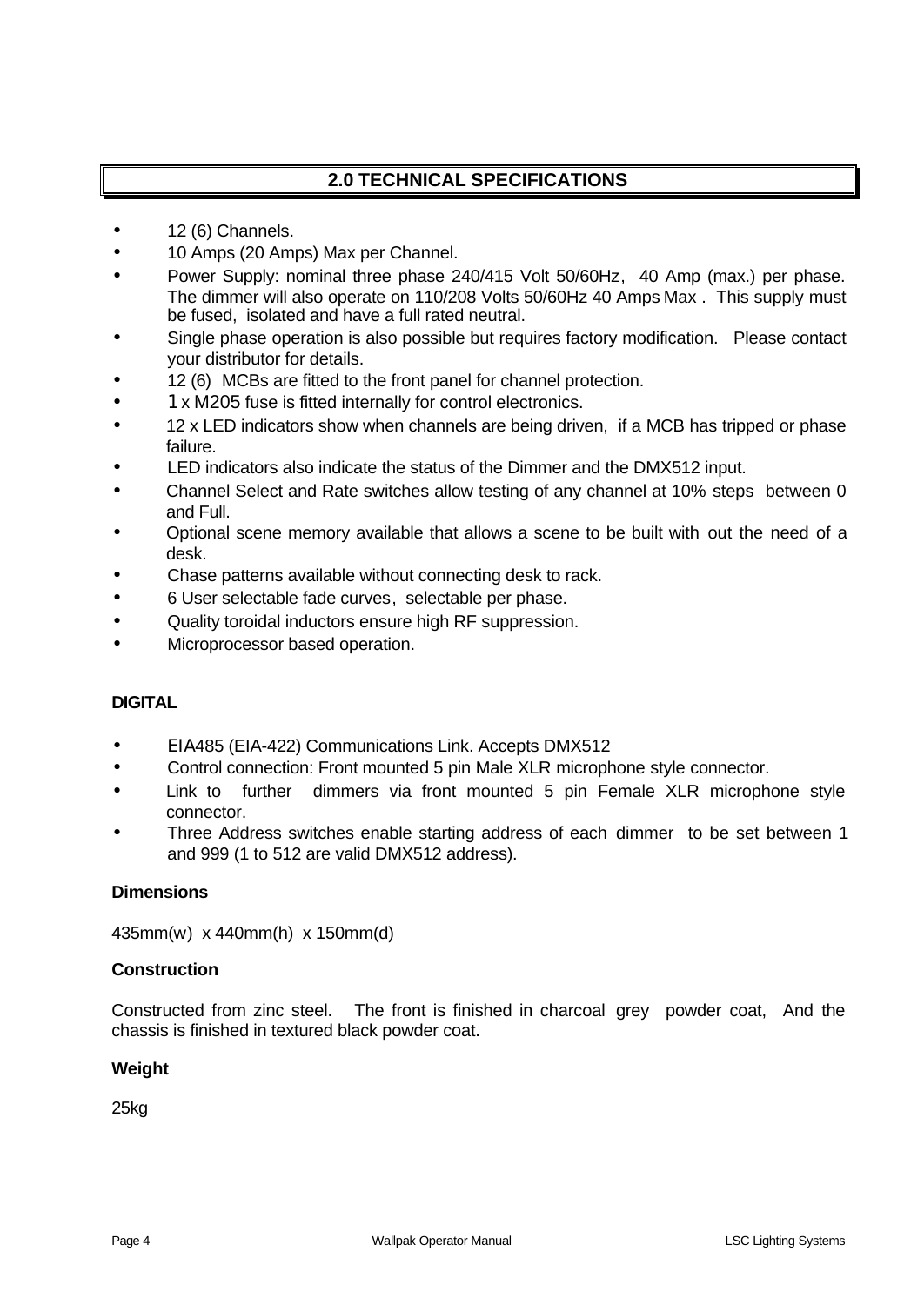### **3.0 WIRING**

### **3.1 Input Supply**

The WALLPAK Dimmer is designed to be connected to a 240/415 Volt three phase supply rated at 40 Amp per phase. Input power connection is provided by six 10 mm<sup>2</sup> terminal blocks located within the cabinet. The connections provided by this block are shown in the diagram below.

Please note that it is essential for a neutral to be provided in order to avoid damage to the dimmer and loads.

If for any reason the second or third phase of power is not reaching the dimmer rack then the LED Display will show this by flashing all four LEDs on the second or third power phase. If two power phases are not reaching the dimmer rack then the LED Display will show this by flashing all eight LEDs associated with those two phases. LED status indications are listed at Appendix 8 on page 18. As the WALLPAK Dimmer draws power for its internal electronics from the First Phase, the rack will not function if power from this phase is not reaching the dimmer.

A thermistor thermal cut out device is used to protect the WALLPAK Dimmer from overheating. This will reset its self once normal operating temperature has been achieved.

Power entry is via either of the three 32mm holes located at the bottom left corner rear of the dimmer. Two blanking plugs are supplied to allow the unused holes to be closed for safety. The mains connection can be via either the lower left hand side, the left hand side of the bottom panel, or through the bottom left corner of the rear panel.

#### **Fig. 1. Mains Input Termination.**



*Note: For Single phase operation both the Neutral and single Active terminal will accept 35mm<sup>2</sup> cable. During Single phase operation the Neutral current can be as high as 120 Amps. This version should be specified at time of ordering. If you wish to convert an existing unit please contact LSC for advice.*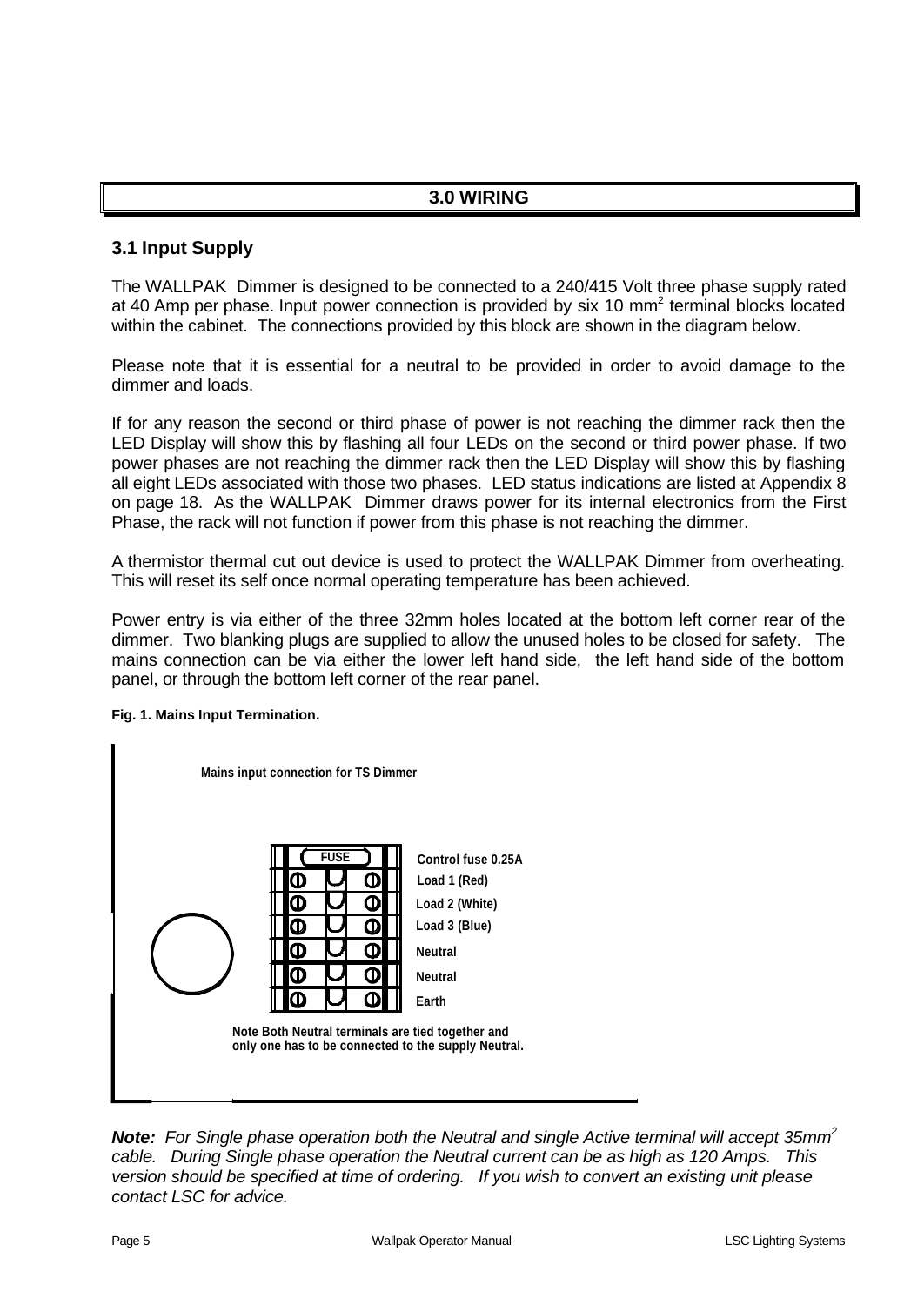### **3.2 Control Wiring - Digital Dimmers**

In compliance with the specifications of DMX512 connection from the control desk to the Dimmer is made via a male 5 pin XLR microphone style connector. The pin connections for these are listed in Appendix 1 on page 12. A female 5 pin XLR microphone style connector is provided to enable linking of further DMX512 based products.

### **3.3 Load Connection**

The WALLPAK is constructed with 3 pin HPM outlets on each channel. Current four variations of these are available.

Option 1. 12 x 10 Amp. Single outlets. (WPCB/1210) Each channel is fitted with a single 10 Amp HPM outlet.

Option 2. 12 x 10 Amp. Double outlets (WPCB/1210P) Each channel is fitted with two 10 Amp HPM outlets.

Option 3. 6 x 20 Amp. Single outlets. (WPCB620) Each channel is fitted with a single 20 Amp HPM outlet.

Option 4. 6 x 20 Amp. Double outlets. (WPCB620) Each channel is fitted with two 20 Amp HPM outlet.

**Note:** A screw terminal model is also available. This version incorporates internal fan cooling and is designed to handle the extra load imposed by architectural use. Please contact LSC for further information.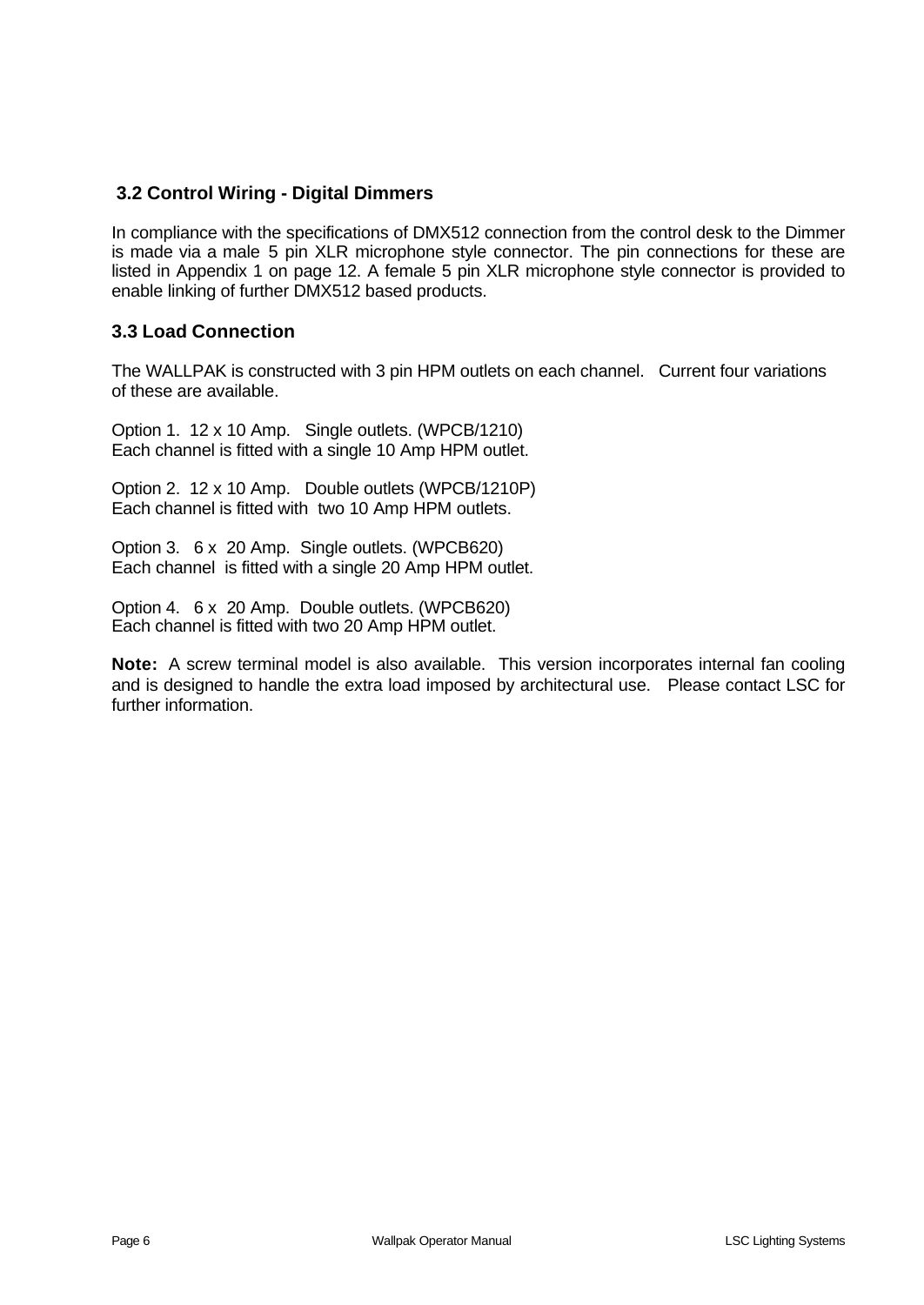# **4.00 OVER LOAD PROTECTION**

A total of 12 (6) MCBs and 1fuse are provided for the protection of external loads, wiring and control electronics.

Twelve (6) MCBs are provided on the front panel, one for each of the output circuits. These MCBs are rated at 10 Amps (20 Amps)

When a MCB has tripped it will be indicated by a double flash on the appropriate LED in the LED output Display. See Appendix 2 on page 13 for a full list of LED status indications.

A further fuse, located on the mains terminal strip inside the unit, provides protection for the internal electronics. This glass fuse is a 3AG type rated at 0.25 Amp for the electronics and should normally never need replacing. If however this fuse blows consistently, an internal problem is likely and qualified assistance should be sought.

Please ensure that the fuse is securely fixed in its holder before use as vibration in transit may have loosened it.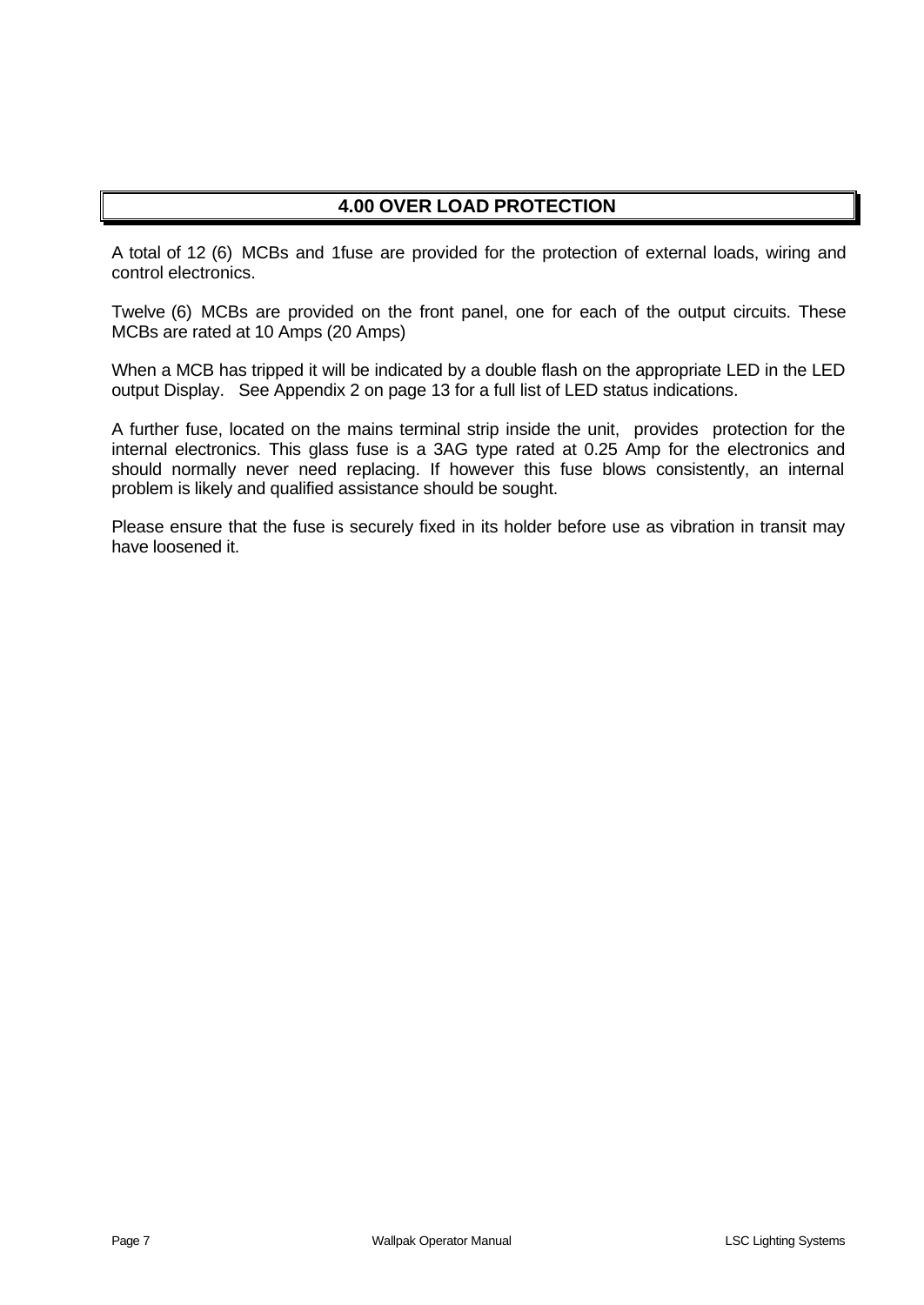## **5.00 MOUNTING**

Your WALLPAK Dimmer has been designed for permanent installation, or portable use with the optional 50mm hanging bracket of floor mount roll cage.

When installing the unit, be sure not to obstruct the ventilation slots on each unit. To ensure adequate ventilation ensure that air flow from the bottom or top of the dimmer is not obstructed. Allow at least 100mm clearance above and below. Cool air is drawn from the bottom, through the MCBs and exhausted out the top of the dimmer

*Note: Installation drilling template is included with this manual.*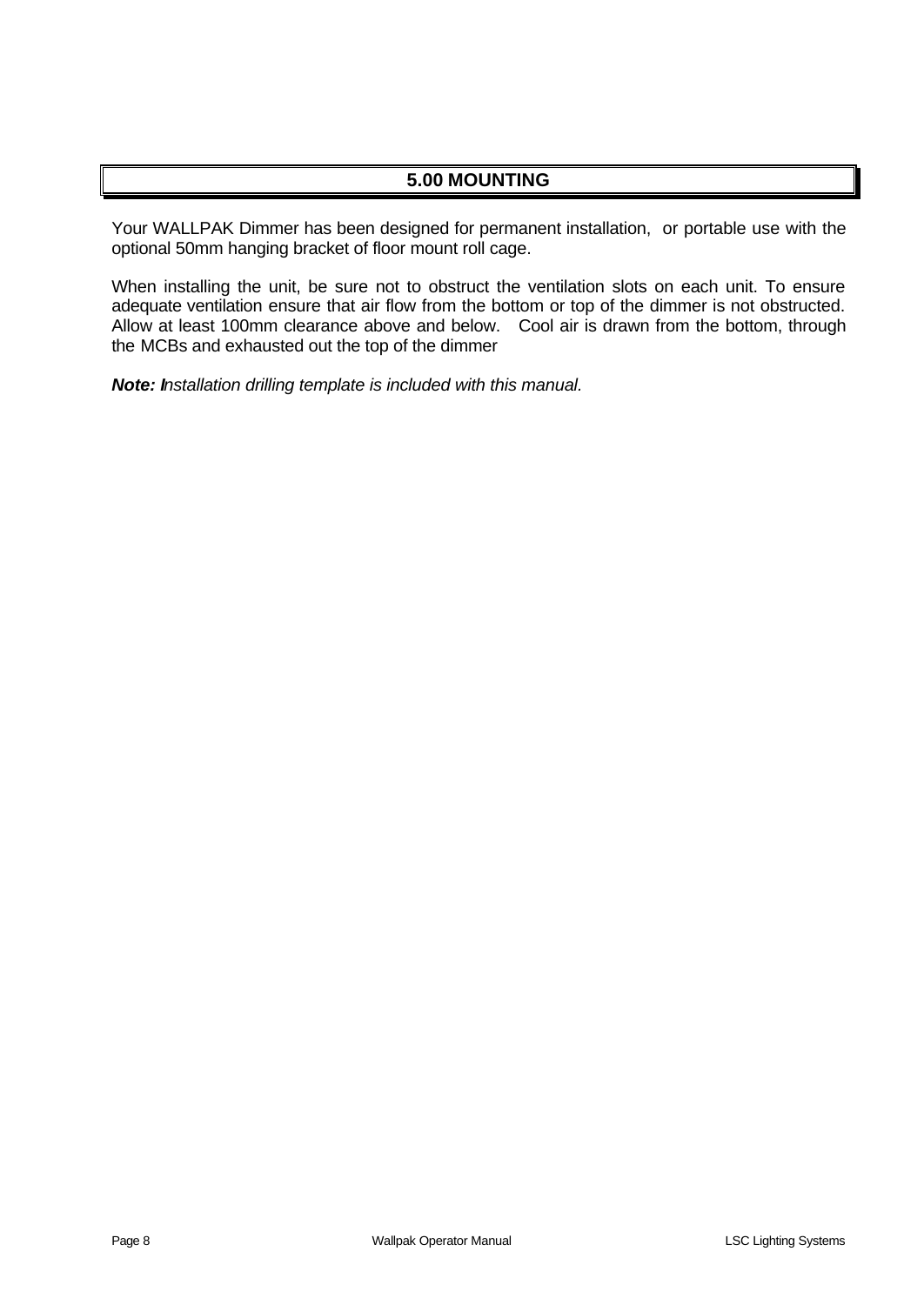# **6.0 TRIMMING - (Analog version/option only)**

The intelligent, up to date circuitry of your WALLPAK Dimmer can accept either a positive or negative analog control signal and a wide range of control voltage levels. The polarity selection is automatic and the Dimmer Pack is adjusted for a nominal 0 to 10 Volt maximum control signal, when shipped from the factory.

Trim controls are provided for Top-end and Bottom-end level adjustments. These trim pots are situated in the right-hand corner on the front of the unit and are accessed by removing the whole front panel. The bottom set is the bottom pot and the top set is the top pot (as viewed from the front).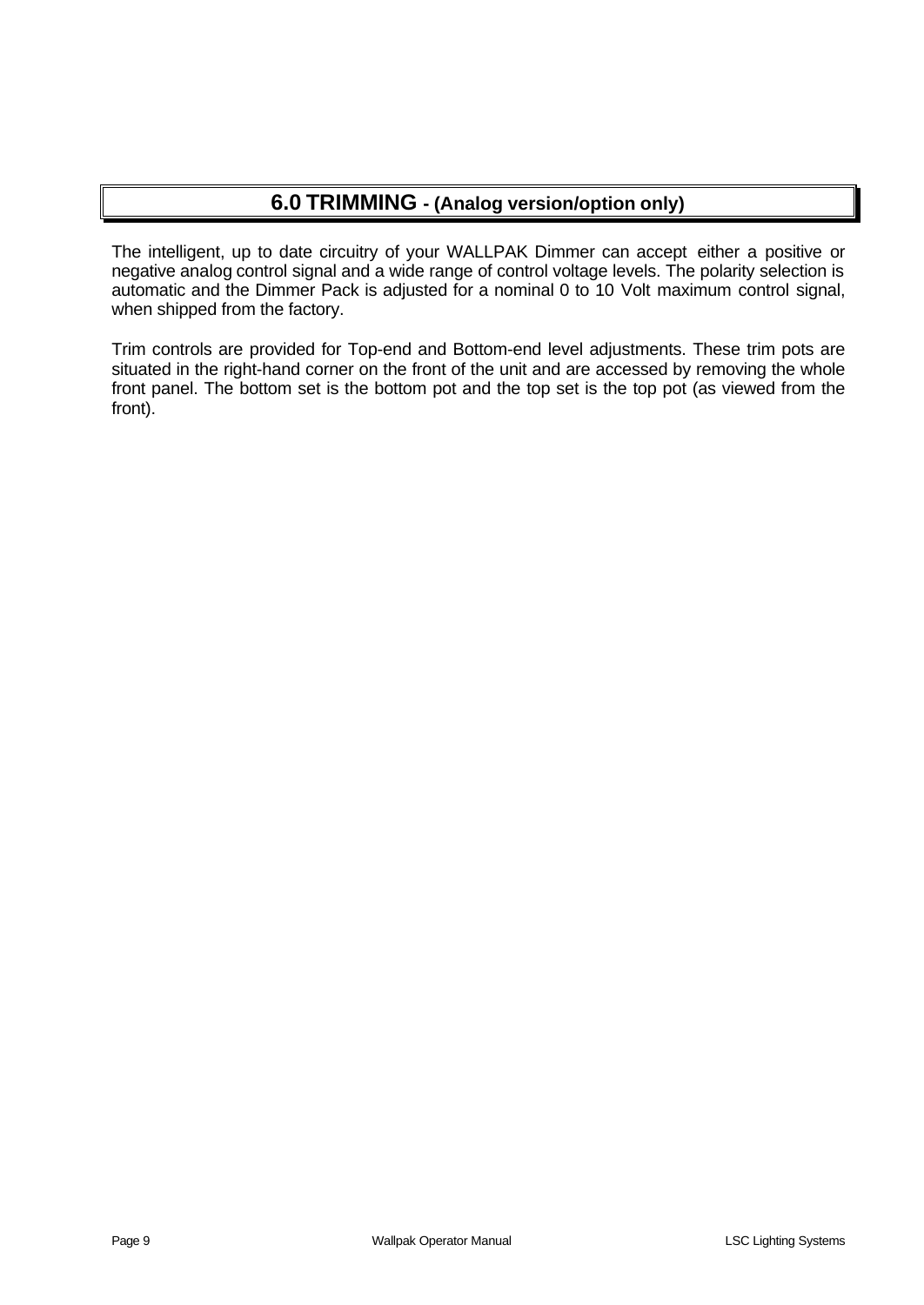# **7.00 THE CHANNEL SELECT FUNCTION**

To bring up a channel without having to connect a control desk, first select the Channel Number via the Channel Select Knob (note that the "ALL" setting brings up all 12 channels) then select the level using the % Drive Knob.

In addition to the level settings at 10% intervals between 0 and Full there are four "Ramp" settings. These allow a selected channel to fade slowly up to Full and then snap to 0. Each of the four positions has a different speed setting for the fade time.

### **7.1 The Channel Latch Function**

A special "channel latch" function has been added to the WALLPAK Dimmers. This offers the ability to use the Channel Select and % Drive Knobs to dial up a "scene". If this facility is required then switch number 7 on the Fade Curve Select switches must be in the ON position. (These switches are located on the right hand side on the front. The on position is achieved by pushing the switch to the up position)

Once this function has been selected the Channel Select and % Drive Knobs are used in the normal way to call up an output from a specified channel. When a new channel is selected via the Channel Select Knob the setting for the old channel will be maintained. It is, therefore, possible to move through from Channel 1 to Channel 12 creating a setting for each channel. A mimic level of the channel drive will be displayed on the channel drive LEDs. See Appendix 2 on page 13 for a full list of LED status indications.

Once a setting has been made it can be turned off by moving fade curve select switch Number 7 to the OFF position. As long as the power to the dimmer hasn't been turned off the scene can be restored by moving fade curve select switch Number 7 to the ON position.

Unless you have the optional "Scene Memory Storage" (see Section 12 on Page 11) facility settings are lost when power to the dimmer is turned off.

|            | Dip 8 switch   Function           |
|------------|-----------------------------------|
| <b>OFF</b> | Channel Latch function is<br>OFF. |
| ΩN         | Channel Latch function is         |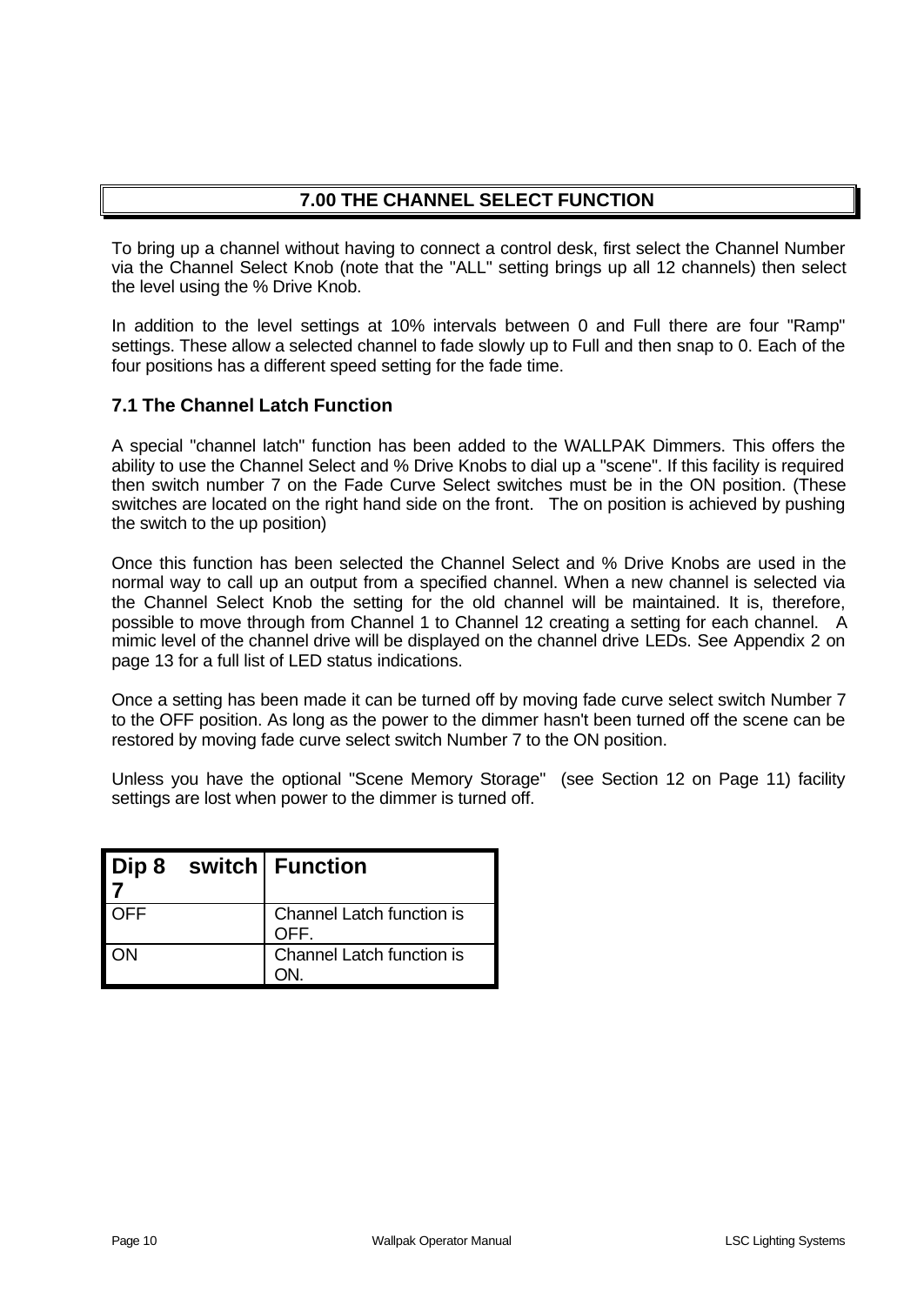# **8.0 THE CHASE FUNCTION**

Without connecting the WALLPAK Dimmer to a control desk it is possible to obtain three different Chase Patterns. These are obtained by setting the Channel Select Knob into either the A, B or C positions. The % Drive Knob then becomes a speed control for these Chase Patterns.

The three standard Chase Patterns are as follows:-

• A. A 12 step chase progressing from Channel 1 to Channel 12.

• B. A 4 step chase using channels 1, 2 & 3 as step one, channels 4, 5, & 6 as step 2, channels 7, 8, & 9 as step 3 and channels 10, 11, & 12 as step 4.

• C. A random chase using all channels.

The "Ramp" positions on the % Drive Knob cause the Chase Speed to gradually increase until it reaches its maximum and then snap back to the slowest speed. Experimentation here can produce some interesting effects particularly with the random chase.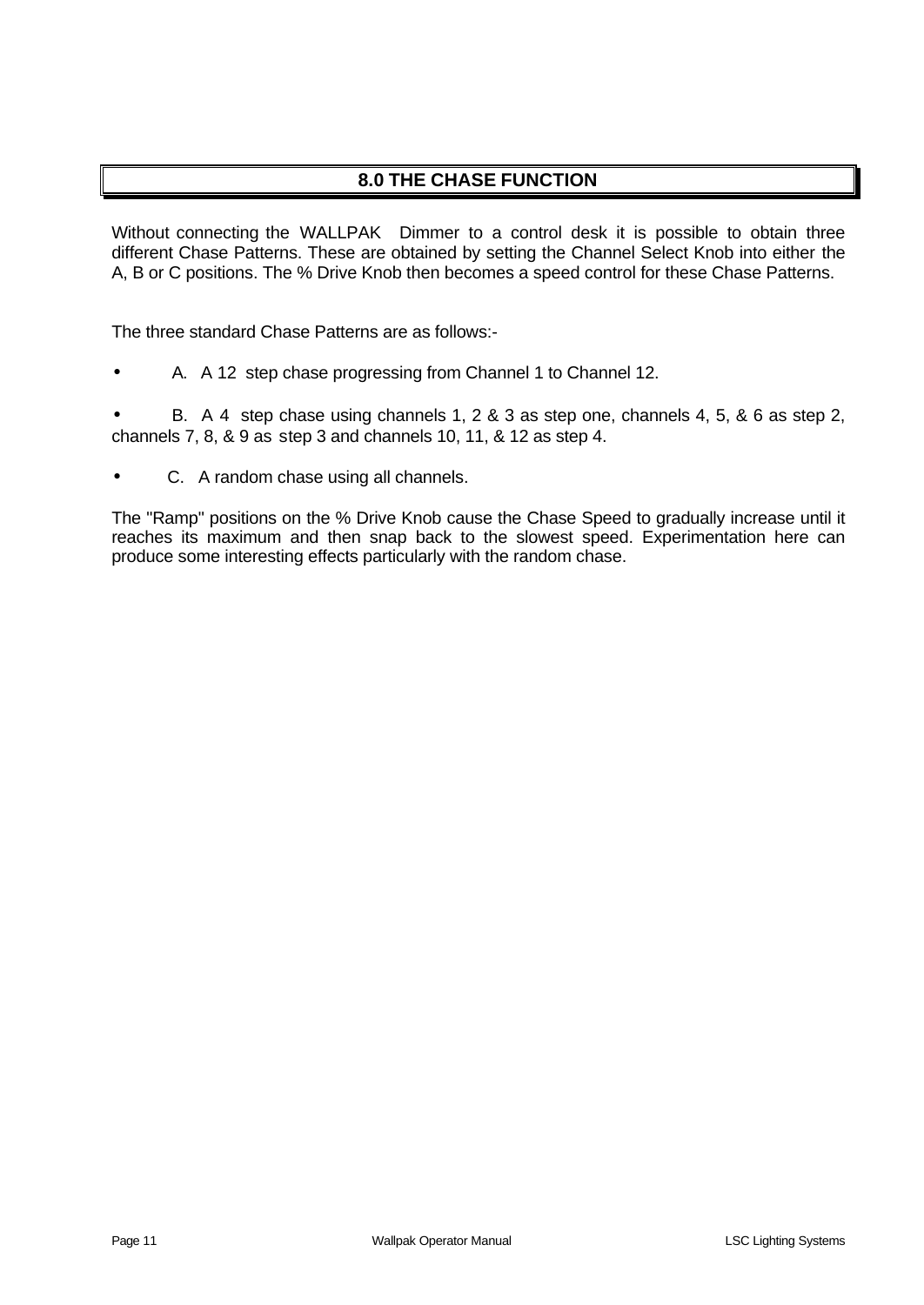# **9.0 SELECTING FADE CURVES**

Four fade curves are available in each WALLPAK Dimmer :-

S LAW, SQUARE LAW, CUBE LAW and QUAD LAW. These are selected via switches 1 to 6 of the Fade Curve Select Switches. (Located on the right hand side of the front panel ).

The 120 VOLT curve - is primarily for use with Par 64 lanterns. The curve incorporated is an S curve and approximates the same fade as 2 Par 64's in Series using the 240 Volt S curve. To activate the 120 Volt fade curve set switch 2 of the four way dip switch on and select Quad Law on the 8 way dip switch.

Please note that only one Par 64 can be connected to each dimmer channel when the 120 VOLT curve is used. Care must be taken that the dimmer is fitted with the 120 VOLT curve and that the correct curve is selected for all relevant channels. In all cases LSC Lighting System's takes no responsibility for damage to lamps operated in this manner.

See page 8 for dip switch setup table.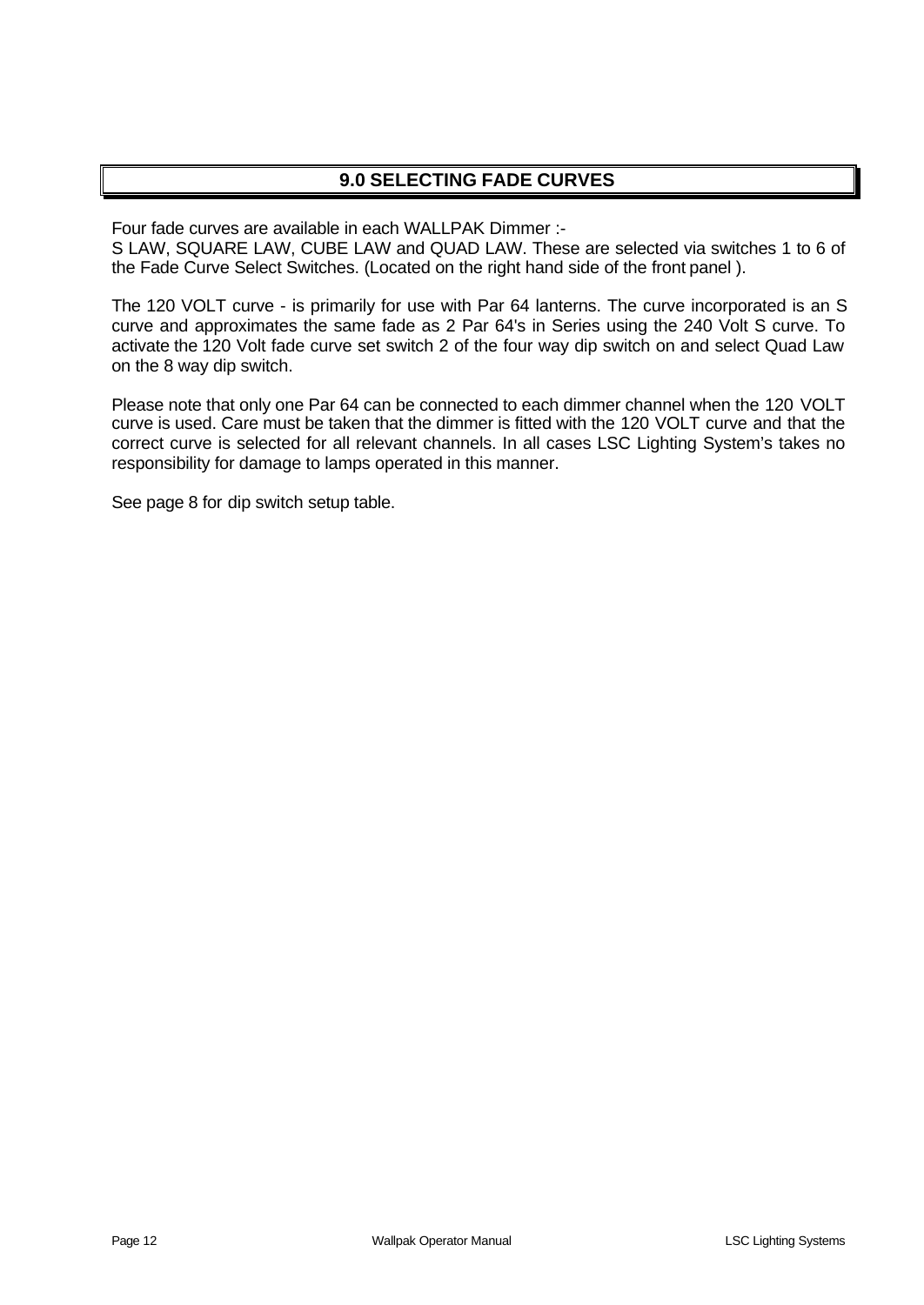### **Fade Curve Select Switch Settings**

#### **THE FIRST PHASE**

| <b>Channels</b> |            |            | Dip 4      | <b>Function</b> |
|-----------------|------------|------------|------------|-----------------|
|                 | <b>Dip</b> |            |            |                 |
|                 | Switch 1   | Switch 2   | Switch 2   |                 |
| 1,4,78,10       | <b>OFF</b> | <b>OFF</b> | <b>OFF</b> | S Curve         |
| 1,4,78,10       | <b>OFF</b> | ON         | <b>OFF</b> | Square Law      |
| 1,4,78,10       | ON         | <b>OFF</b> | <b>OFF</b> | Cube Law        |
| 1,4,7,8,10      | ON         | ON         | <b>OFF</b> | Quad Law        |
| 1,4,78,10       | ON         | ON         | ON         | 120 V S Curve   |

### **THE SECOND PHASE**

| <b>Channels</b> |            | 8          | Dip 4      | <b>Function</b> |
|-----------------|------------|------------|------------|-----------------|
|                 | <b>Dip</b> |            |            |                 |
|                 | Switch 3   | Switch 4   | Switch 2   |                 |
| $2,5,8 \& 11$   | <b>OFF</b> | <b>OFF</b> | <b>OFF</b> | S Curve         |
| 2,5,8 & 11      | <b>OFF</b> | ON         | <b>OFF</b> | Square Law      |
| 2,5,8 & 11      | ON         | <b>OFF</b> | <b>OFF</b> | Cube Law        |
| 2,5,8 & 11      | ON         | ON         | <b>OFF</b> | Quad Law        |
| 2,5,8 & 11      | ON         | ON         | ON         | 120 V S Curve   |

### **THE THIRD PHASE**

| <b>Channels</b> |            | 8          | Dip 4      | <b>Function</b> |
|-----------------|------------|------------|------------|-----------------|
|                 | Dip        |            |            |                 |
|                 | Switch 5   | Switch 6   | Switch 2   |                 |
| 3,6,9 & 12      | <b>OFF</b> | <b>OFF</b> | <b>OFF</b> | S Curve         |
| 3,6,9 & 12      | <b>OFF</b> | ON         | <b>OFF</b> | Square Law      |
| 3,6,9 & 12      | ON         | <b>OFF</b> | <b>OFF</b> | Cube Law        |
| 3,6,9 & 12      | ON         | ON         | <b>OFF</b> | Quad Law        |
| 3,6,9 & 12      | ON         | ON         | ON         | 120 V S Curve   |

| п |  |
|---|--|
|   |  |
|   |  |
|   |  |

**CURVE SELECT PHASE 1**

PHASE 2<br> **Note: CURVE SELECT**<br> **Note:** See Section 13 Page 11 for further detail on Switching Rack operation. **CURVE SELECT CURVE SELECT STORE SCENE CHAN LATCH PHASE 3 PHASE 2**



**SWITCHING RACK 120V 'S' CURVE NOT USED NOT USED**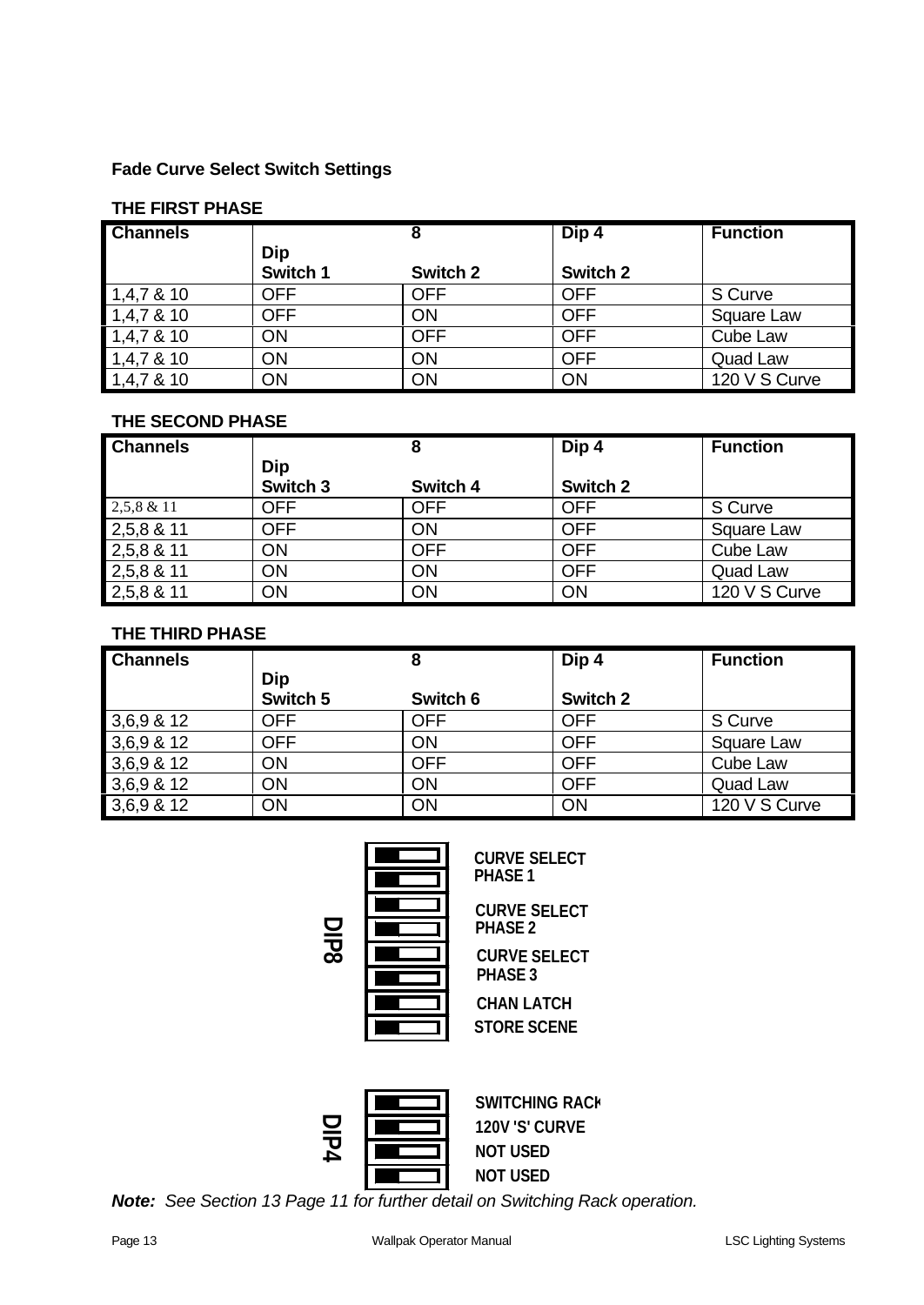# **10.0 THE ADDRESS SETTINGS**

On the front panel of the WALLPAK Dimmers there are three switches, each allowing the selection of a number between 0 and 9. These are the address switches.

Address switches are used because the digital signal contains information for a large number of channels (DMX512 protocol allows for 512 channels) and any one WALLPAK Digital Dimmer can only deal with 12 (6) of them. Hence it is necessary to select which 12 (6) will be relevant. For example if an address of 001 is selected then that dimmer will respond to control desk channels 1 to 12 (6). If an address of 152 is selected that dimmer will respond to desk channels 152 to 163 (157).

The WALLPAK Dimmer allows for an address setting of 999 to be set of which only 001 to 512 are valid for DMX512. Dimmer addresses can be overlapped ie more than one dimmer may be responding to the same group of control channels

 The table below gives some common address settings. Most of the time a group of dimmers may be addressed sequentially from address 1 up wards in groups of 12. Some times the dimmers address is referred to as a Bank address. An example of these bank numbers are listed below.

| <b>Address setting</b> | <b>Responds to control</b><br>channels | <b>Bank</b><br><b>Number</b> |
|------------------------|----------------------------------------|------------------------------|
| $001$                  | 1 to 12                                | 1                            |
| 013                    | 13 to 24                               | $\overline{2}$               |
| 025                    | 25 to 36                               | 3                            |
| 037                    | 37 to 48                               | 4                            |
| 049                    | 49 to 60                               | 5                            |
| 061                    | 61 to 72                               | 6                            |
| 73                     | 73 to 84                               | 7                            |
| 085                    | 85 to 96                               | 8                            |
| 097                    | 97 to 108                              | 9                            |
| 109                    | 109 to 120                             | 10                           |
| 121                    | 121 to 132                             | 11                           |
| 133                    | 133 to 144                             | 12                           |



*Note: If an address of 000 is selected the dimmer is effectively turned off and the red error LED will double flash to indicate this. See Appendix 2 on page 13 for a full list of LED status indications.*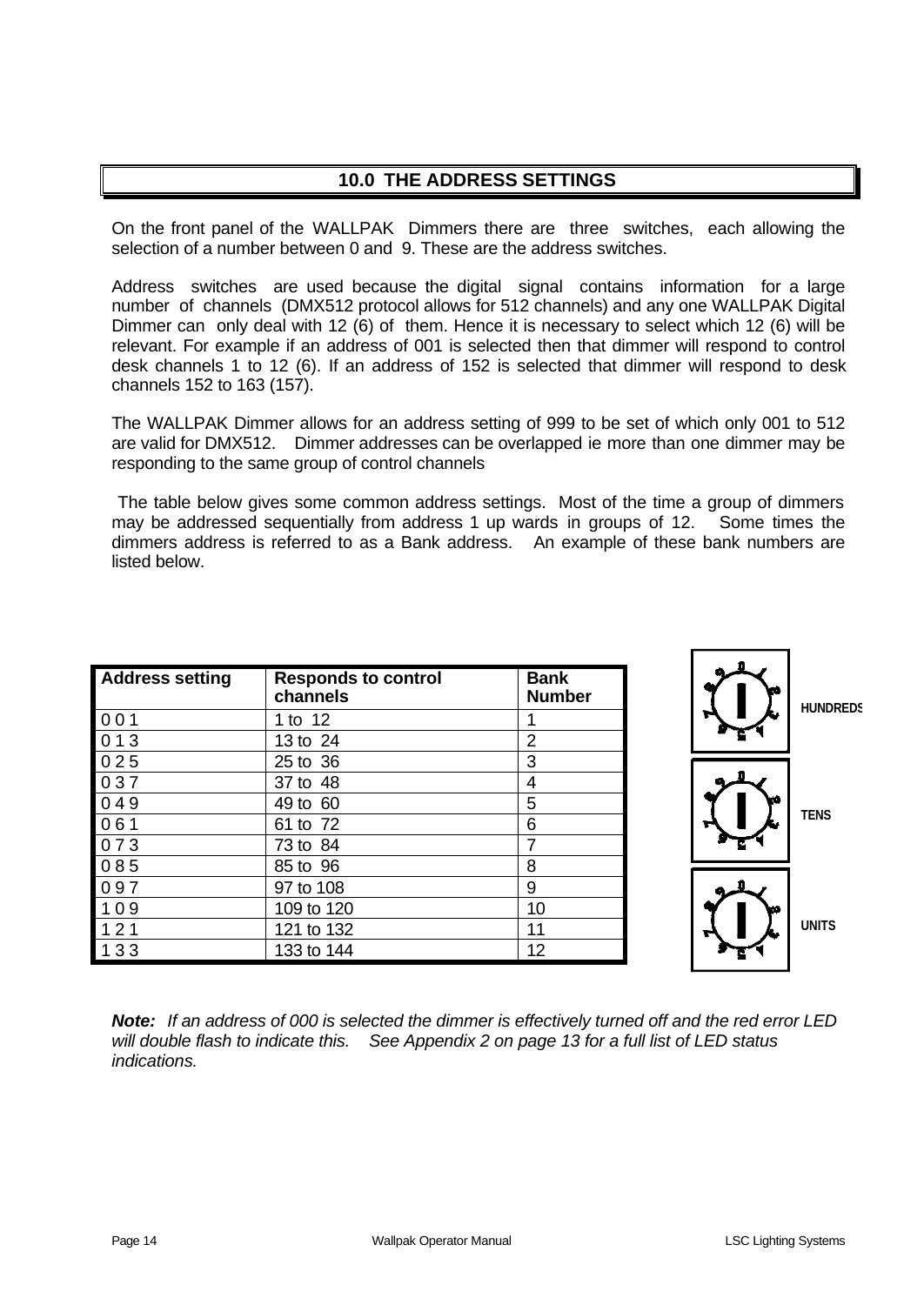# **11.0 PROTOCOLS AND BAUD RATES**

The WALLPAK Dimmer has been designed primarily for use with equipment using the DMX512 digital data transmission standard (see Appendix 3 on page 14). This international standard deals with connectors, cable, maximum numbers of dimmers, protocols and baud rates.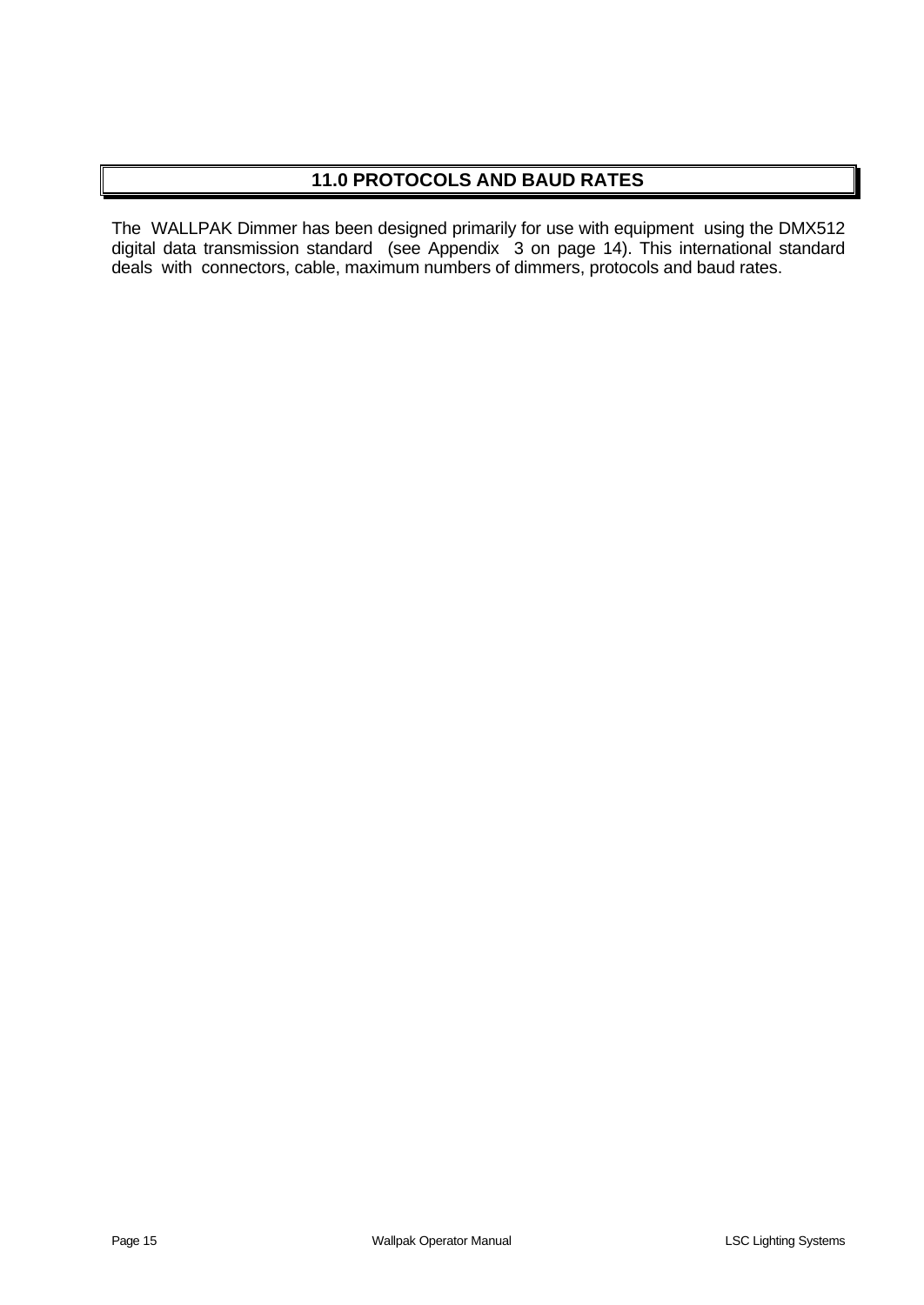## **12.0 SCENE MEMORY STORAGE OPTION**

To operate first set a scene using either the Channel Latch Function (see Section 7.01 on Page 7) or by using a control desk connected to the input. Moving Fade Curve Select switch 7 to ON and toggling switch 8 from OFF to ON to OFF to store the output of the dimmer.

Please note that leaving the Fade Curve Select Switches 7 and 8 in the On position will not mean that any subsequent changes are saved as the settings will only be read at the moment that Switch 8 is moved from OFF to ON. Switch 8 should then be returned to OFF ready for the next operation.

Once a scene has been saved it will be held in memory even when power to the dimmer is turned off.

To replay the stored memory Fade Curve select switch 7 should be in the ON position.

| Dip 8    | Dip 8      |                               |
|----------|------------|-------------------------------|
| Switch 7 | Switch 8   | <b>Function</b>               |
| ON       | OFF        | Channel latch mode (see page) |
|          |            |                               |
| ON       | OFF-ON-OFF | Current output of dimmer      |
|          |            | saved                         |
| ON       | OFF        | Saved output replayed         |
|          | ٦N         | No effect                     |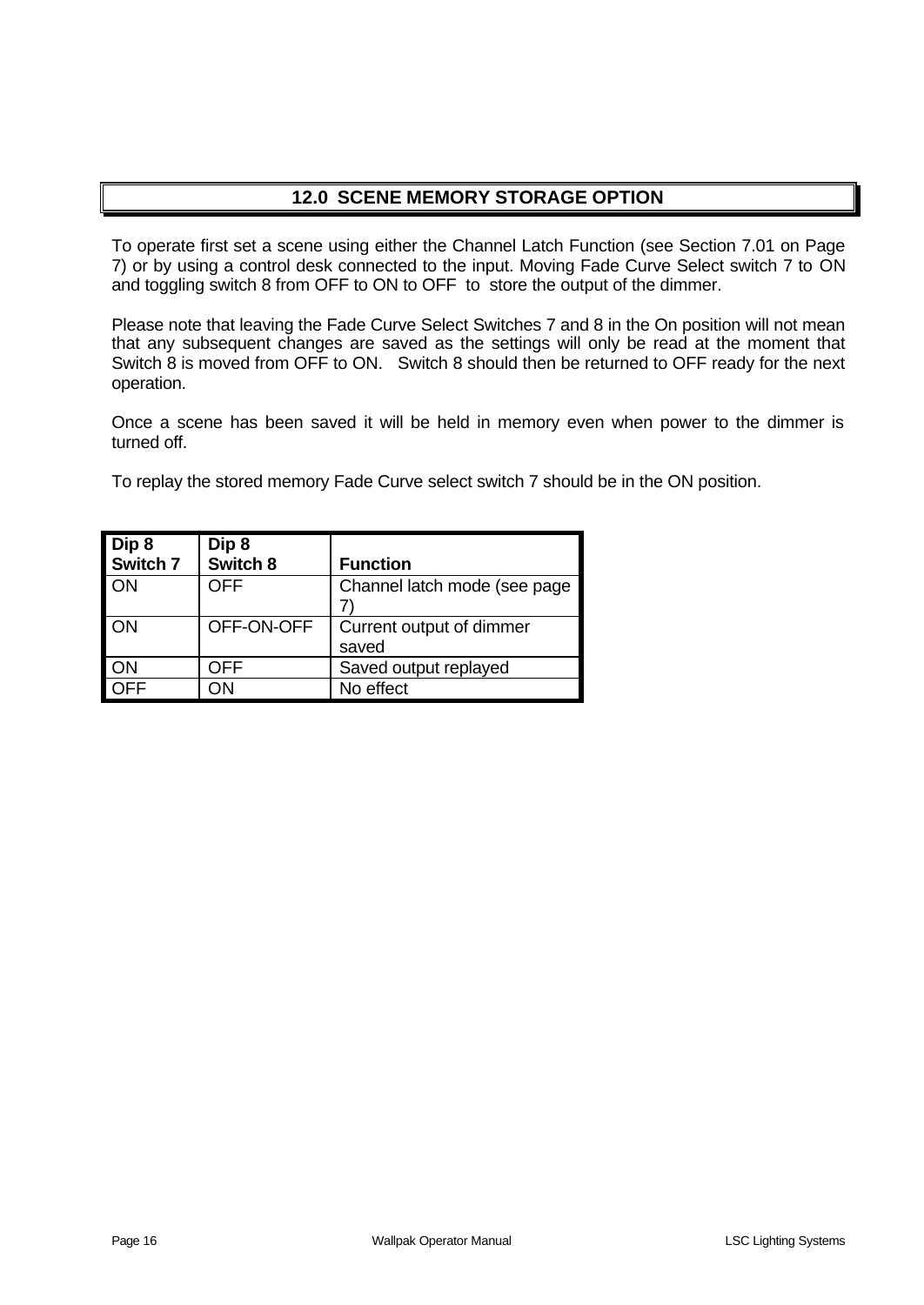# **13.0 SWITCHING OUTPUT**

The WALLPAK output can be changed from being a dimmable channel to being a switched all relay type output. Switched output is used for driving motors or similar type loads. To activate switching output, select switch 1 of the four way dip switch to on. The switching levels are 60% to turn the output on and 40% to turn the output off. These different thresholds provide a degree of hysteresis, which minimise channels chattering when the channel level is set to 60%.

| Dip 4<br>Switch 1 | Function                                                |  |
|-------------------|---------------------------------------------------------|--|
| <b>ON</b>         | All 12 channels will operate as non dim. le<br>Switched |  |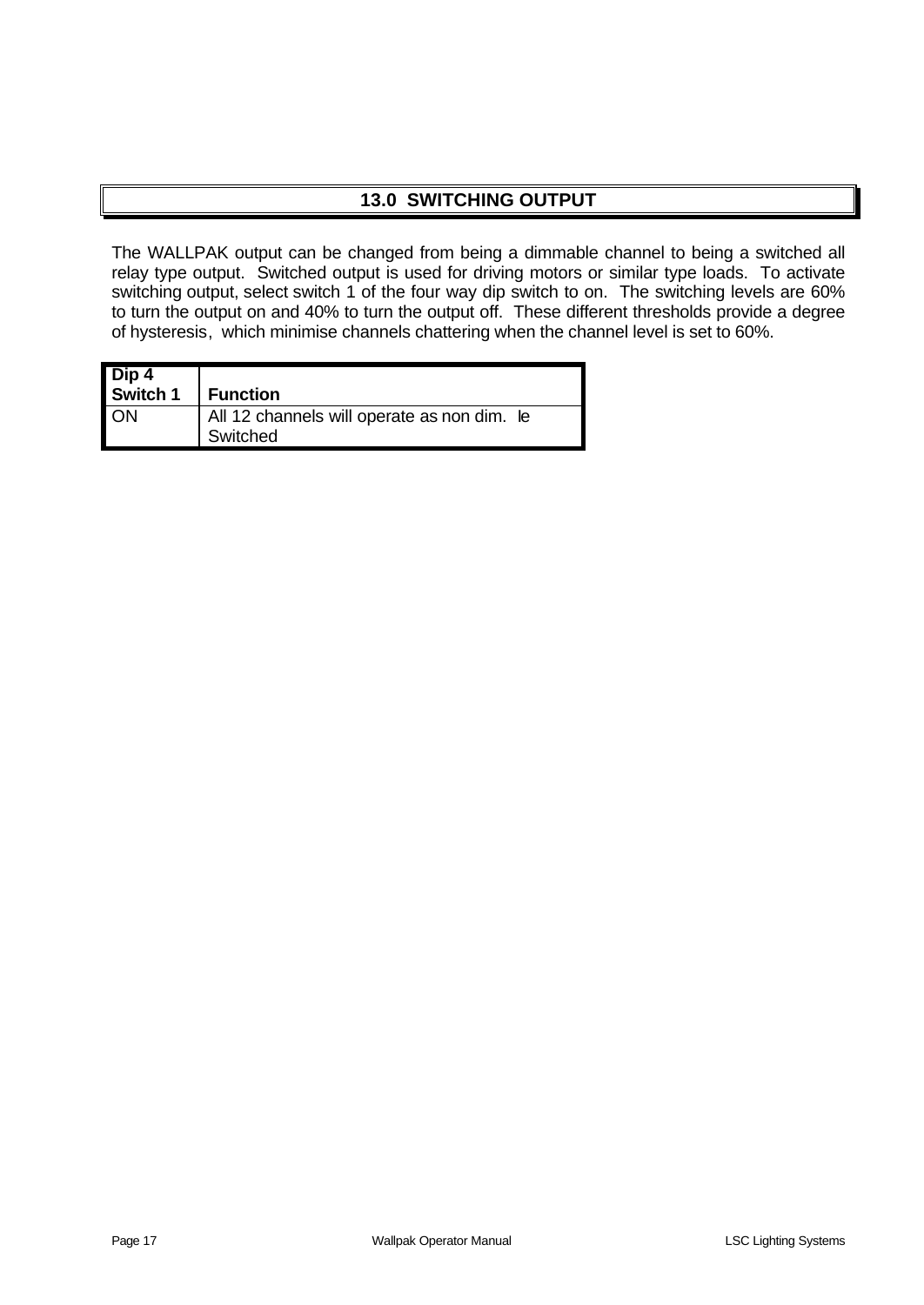## **14.0 APPENDIX 1: Control Cable and Plug Connections – DMX512.**

The following is an extract from the specifications as laid down in the DMX512 standard (see Appendix 3 on page 14):

#### **1.0 CONNECTORS**

Where connectors are used, the data link shall utilise 5-pin "XLR/AXR" style microphone connectors. Some manufacturers of this connector are:

*Switchcraft Neutrik*

#### **1.1 Connector Sex**

Female connectors shall be utilised on controllers or other transmitting devices and male connectors shall be utilised on dimmers and other receiving devices. In cases where an optional second data link is implemented using the spare

pins of the connector for directional transmission, female connectors shall still be utilised on the controller.

#### **1.2 Connector Pin Designation**

| <b>Connector</b><br>Pin | <b>Function</b>                              |
|-------------------------|----------------------------------------------|
| Pin 1                   | Signal Common - Shield or cable<br>screen    |
| Pin 2                   | Dimmer Drive Complement (Data 1<br>Negative) |
| Pin 3                   | Dimmer Drive True (Data 1 Positive)          |
| Pin 4                   | Dimmer Drive Compliment (Data 2<br>Negative) |
| Pin 5                   | Dimmer Drive True (Data 2 Positive)          |

Connector Pin Designations shall be as follows:

### **2.0 CABLE**

Cable shall be shielded twisted pair approved for EIA422/EIA485 use.

Available from LSC Lighting Systems or our representatives.